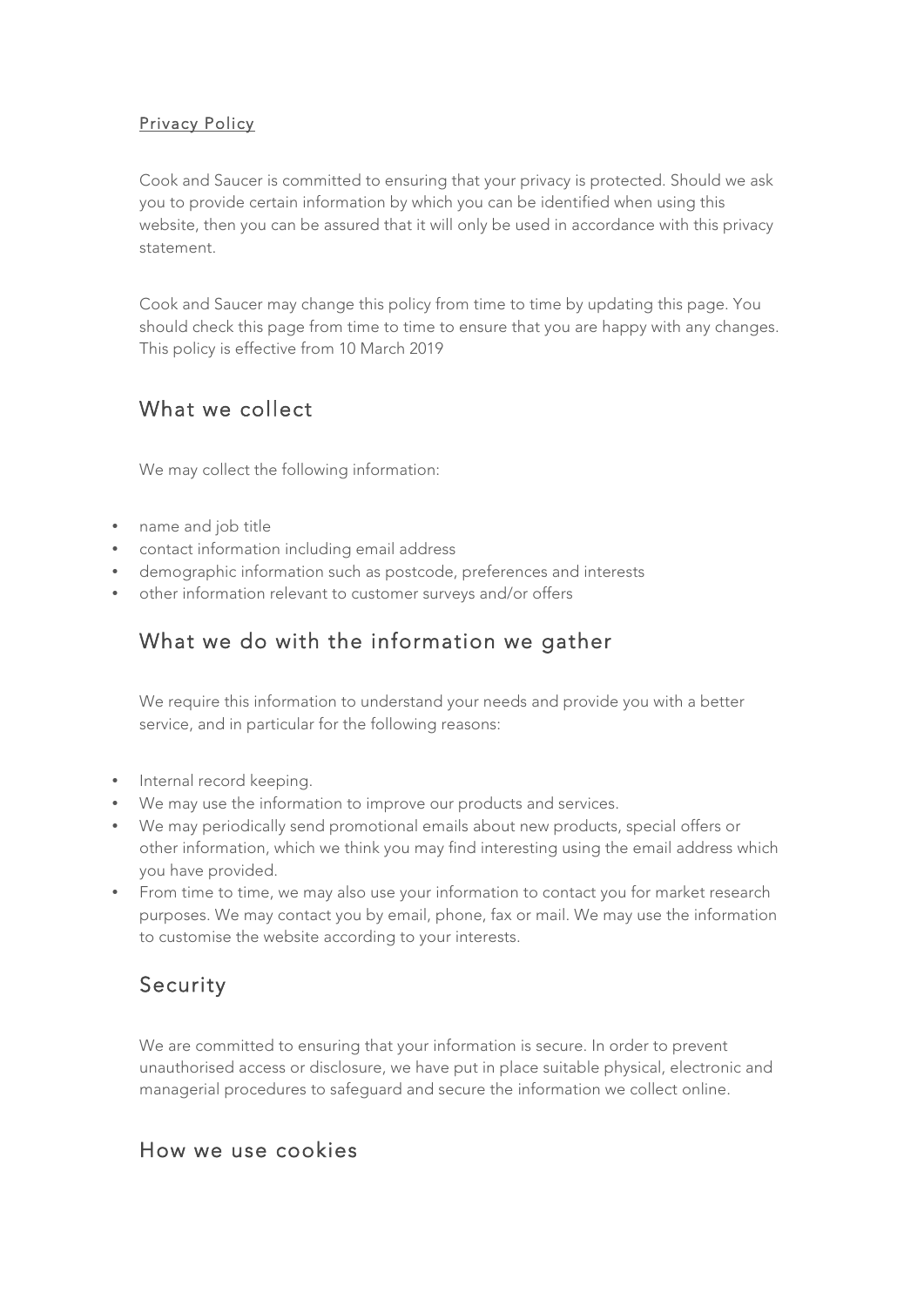A cookie is a small file which asks permission to be placed on your computer's hard drive. By continuing to use this site you agree to a file being added. This site uses cookie to anonymously analyse web traffic and to allow users to log into the member areas.

We use traffic log cookies to identify which pages are being used. This helps us analyse data about web page traffic and improve our website in order to tailor it to visitors needs. We only use this information for statistical analysis.

Overall, cookies help us provide you with a better website, by enabling us to monitor which pages you find useful and which you do not. A cookie in no way gives us access to your computer or any information about you, other than the data you choose to share with us.

You can choose to accept or decline cookies. Most web browsers automatically accept cookies, but you can usually modify your browser setting to decline cookies if you prefer. This may prevent you from taking full advantage of the website.

## Links to other websites

Our website may contain links to other websites of interest. However, once you have used these links to leave our site, you should note that we do not have any control over that other website. Therefore, we cannot be responsible for the protection and privacy of any information which you provide whilst visiting such sites and such sites are not governed by this privacy statement. You should exercise caution and look at the privacy statement applicable to the website in question.

# Controlling your personal information

You may choose to restrict the collection or use of your personal information in the following ways:

- whenever you are asked to fill in a form on the website, look for the box that you can click to indicate that you do not want the information to be used by anybody for direct marketing purposes
- if you have previously agreed to us using your personal information for direct marketing purposes, you may change your mind at any time by writing to or emailing us
- We will not sell, distribute or lease your personal information to third parties unless we have your permission or are required by law to do so. We may use your personal information to send you promotional information about third parties which we think you may find interesting if you tell us that you wish this to happen.
- You may request details of personal information which we hold about you under the Data Protection Act 1998. A small fee will be payable. If you would like a copy of the